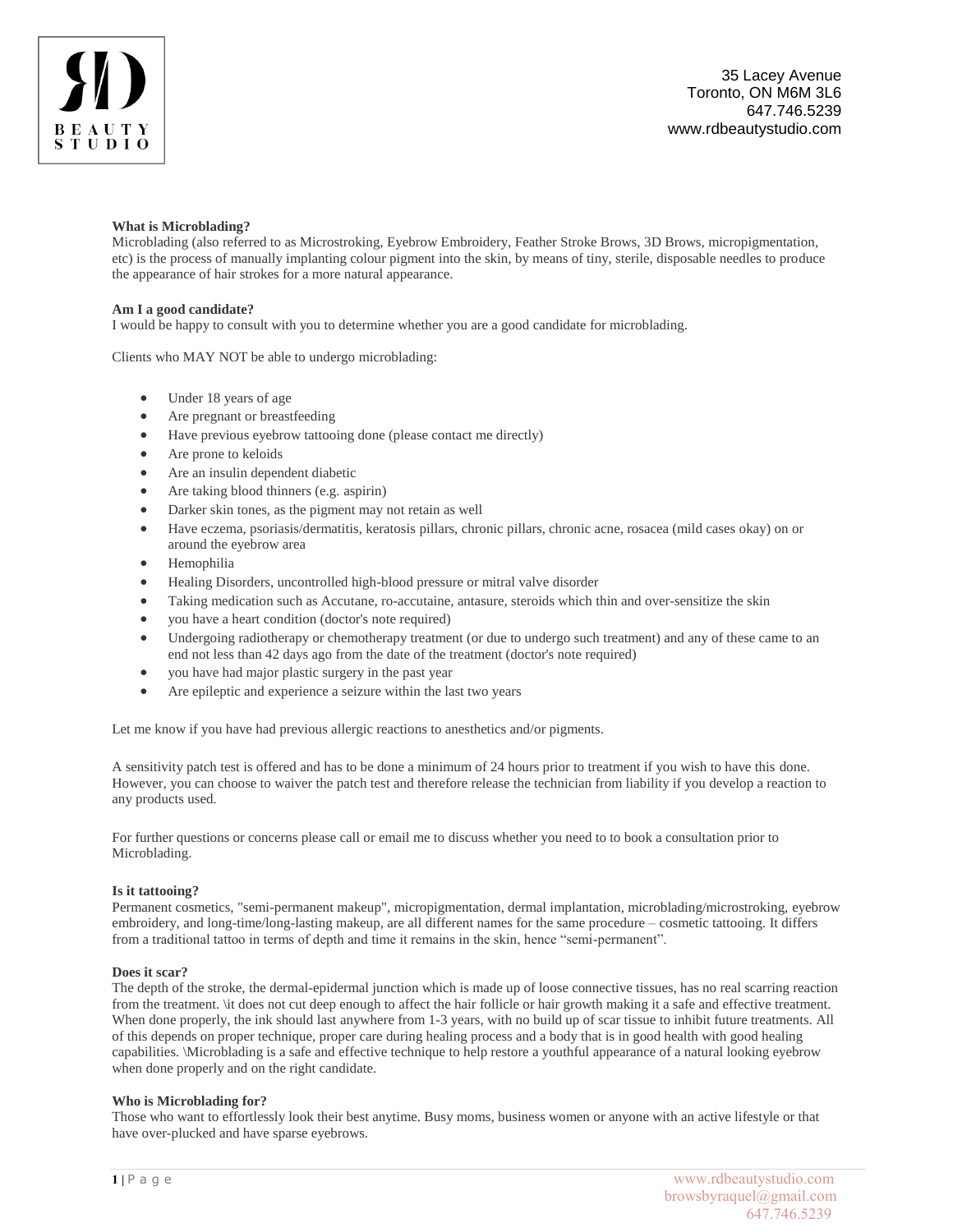# **Do my existing eyebrows need to be shaved off?**

Most definitely NOT! Please do not tweeze, thread, wax or modify your eyebrows in any way for as long as possible, and no sooner than two weeks. The beginning of your service includes a brief consultation, followed by shaping and finally a discussion about colour. Your regular brow maintenance of tweezing, threading, waxing and/or tinting may continue once the brows have healed.

### **Does it hurt?**

The discomfort is relative as everyone has a different level of sensitivity. A numbing anesthetic is applied for numbing after the first pass. Every effort is made to ensure you remain comfortable for the duration of the procedure. Our clients are usually pleased to discover that it is no more painful than tweezing or threading.

Pre-care Instructions are designed and MUST BE STRICTLY FOLLOWED to limit bleeding and skin sensitivities during the service. Excessive bleeding and sensitivity during the procedure will dilute and expel the pigment colour and lead to poor results. \* Having this service performed during your menstrual cycle may increase discomfort during your procedure.

\* If you are a frequent smoker or "sun worshipper" the topical anesthetics used during the treatment may not last as long and also can lead to poor retention and poor lasting results.

\* If you have been diagnosed with Fibromyalgia, be aware that this may affect your sensitivity tolerance to the procedure.

#### **How long is the healing process?**

It is normal to experience minimal swelling and tenderness immediately following your procedure. This usually subsides within a few hours. The first week following your treatment, the pigment will appear much darker than how it will appear once it has healed. Around the 1st or 2nd week post procedure, the skin naturally exfoliates and sheds. During the 3rd and 4th week when the skin completes healing, you will see the pigment become more visible. A touch up session approximately 4-8 weeks after your first initial appointment is necessary in order to achieve fullness of colour, achieve symmetry, and density in the shape.

#### **How old do I have to be to get tattooed?**

You must be 18 years or older to receive Microblading.

### **Can I get tattooed if I am pregnant or nursing?**

As a precaution, cosmetic tattooing is not preformed on pregnant or nursing women.

### **How long does Microblading last?**

Microblading is a cosmetic tattoo. The pigment will fade over time and it is recommended to get an Annual Touch-Up to keep them looking their best. There is no guarantee in how long it lasts as each individual has very different skin and lifestyle. Frequency of touch-ups depends on a number of factors including: skin type, pigment selection, lifestyle (sun exposure, smoking, acidic skincare products, etc), chemical peels, etc.

Please note that final results cannot be guaranteed as each unique skin type will hold pigments differently and break down at different rates. A re-evaluation of how your skin has received the pigment is done at your touch-up appointment and changes are made if necessary.

#### **How many treatments are needed?**

Microblading is a multiple step appointment process. YOUR BROWS WILL NOT BE COMPLETED AFTER JUST ONE SERVICE. For Microblading, at least two appointments are needed initially. Each of these appointments being 4-8 weeks apart. Everyone heals differently and at different rates. If your cosmetic tattoo does not heal perfectly the first time, do not worry! We can always go bolder and add more density at your next appointment.

#### **What factors will affect Microblading?**

Bleeding during the procedure: Excessive bleeding during the tattooing procedure will reduce the amount of pigment absorption (it is for this reason the pre-care instructions need to be followed). Alcohol and certain medications act as blood-thinners and should avoided 48 hours prior to your appointment. For a full list of what to avoid 48 hours to your appointment refer to Pre/Post Care Info.

Sun exposure: The sun will extremely soften the look of your tattoo, and may also change the colour appearance of the pigment. A physical sunscreen should be used (once healed) to prolong your enhancement. Whenever possible, we encourage our clients to wear a hat to protect their beautiful brows (and skin too)!

The choice of pigment colour: Some colours may fade quicker than others, e.g. a blonde pigment may fade quicker than a dark brunette pigment.

Lifestyle: smokers, "sun worshippers", or anyone with skin that is in a state of distress (rosacea, acne, etc) may have less desirable results.

If you are iron deficient or Anemic, your pigment will fade sooner and bleeding/bruising may occur during and after the procedure.

#### **What should I do before my eyebrow procedure?**

You may fill in your eyebrows as you normally would so we may take into consideration the shape you feel most comfortable with.

If you regularly get your eyebrows shaped, waxed, threaded or tinted, please refrain from doing so within at least one week of your appointment. If there are any stray hairs that fall outside of our final shape, we will remove them.